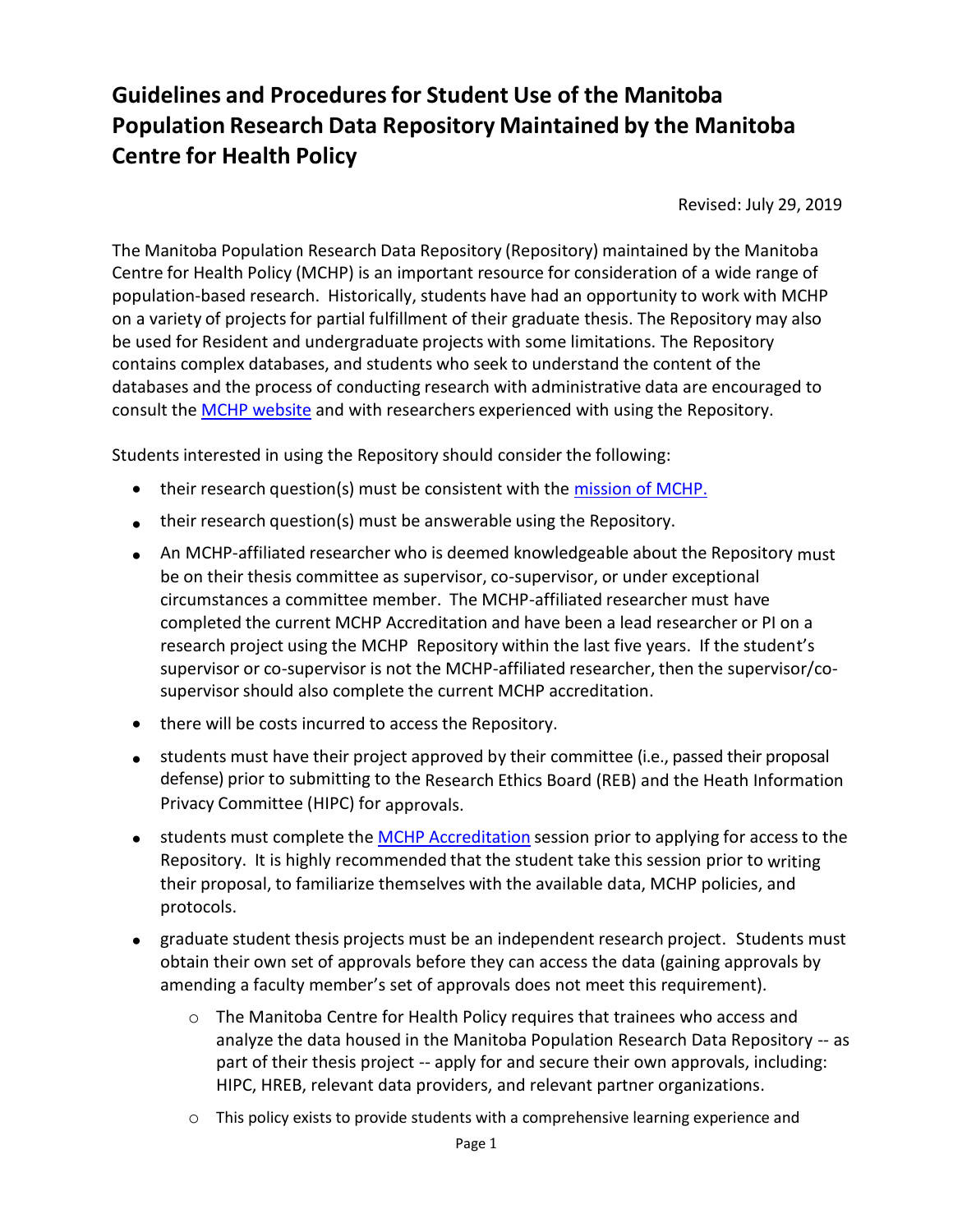protect students' intellectual property.

• Resident and undergraduate student projects typically must be done as part of an ongoing and approved project due to time constraints; the student must be identified as a collaborator on the project (e.g. on HIPC/REB approvals). Under exceptional circumstances, a Resident with appropriate analytic and programming skills may submit a project following a process similar to a graduate student.

Access and use of data in the Repository along with disclosure of the derived research results are governed by provincial legislation and established policies and procedures of the University of Manitoba and MCHP to protect the confidentiality, privacy and security of sensitive personal health information.

Graduate students wishing to use the Repository should proceed as follows:

- 1. Meet with one or more researchersthat are experienced using the Repository to discuss research opportunities and identify a proposed research area. Identify an MCHPaffiliated researcher that is willing to supervise, co-supervise or, under exceptional circumstances, be a committee member
- 2. The student will be required to complete the MCHP Accreditation. The student must also become familiar with the Privacy, Confidentiality, Disclosure, Publication and Security Policies and Procedures at MCHP (see [Applying for Access\)](http://umanitoba.ca/faculties/health_sciences/medicine/units/chs/departmental_units/mchp/resources/access.html), as well as relevant University of Manitoba policies and procedures.
- 3. Have a meeting with the proposed supervisor and the Associate Director, Data Access and Use outlining the proposed research, how it fits within a MCHP or other funded project, and how the research is proposed to be accomplished using the Repository (including any necessary file creation and programming requirements). The student should complete a MCHP Feasibility form [\(available](http://umanitoba.ca/faculties/health_sciences/medicine/units/chs/departmental_units/mchp/protocol/media/mchp_feasibility_form.pdf) on the website) and submit their proposal to confirm the feasibility of the project, identify any questions or potential problems, and obtain a financial cost estimate for the use of MCHP resources to create and make available their project specific data.
- 4. Once the MCHP-affiliated researcher has agreed to be the supervisor or committee member, and the proposal has been reviewed and funded, the student will be required to obtain all required approvals for their project including the University of Manitoba Health Research Ethics Board (HREB), the provincial Health Information Privacy Committee (HIPC), and any other required approvals as identified in the feasibility review. The project must be approved by the student's committee and supervisor (i.e., passed their proposal defense) prior to its submission to HREB and HIPC.

Prior to the project starting, all approvals and proof of funding must be on file with MCHP along with a Researcher Agreement signed by the supervisor and student. A MCHP Analyst will be assigned to the project to extract the required data from the Repository and provide some data and analytic support. The Analyst will meet with the student before the data is pulled to confirm data and analytic requirements. MCHP will notify the student when their project specific dataset has been pulled and made available to them through the Remote Access System (RAS).

It is usually expected that the student will conduct all data analyses themselves.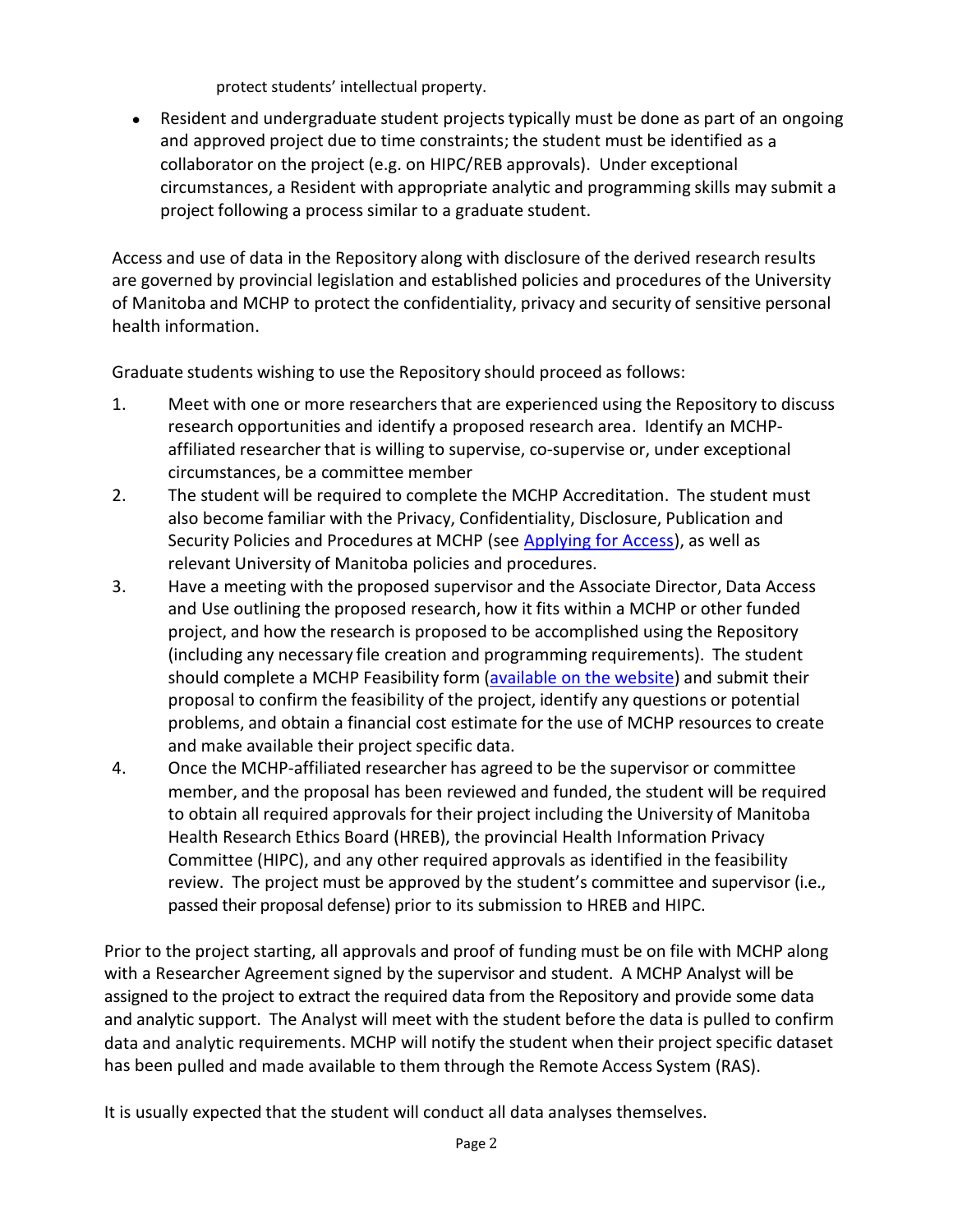## **Cost Recovery**

The use of administrative data for research can be an expensive undertaking. In general, graduate students are expected to become familiar with SAS and complete their own programming. SAS training sessions are available to students through MCHP (check with the Associate Director, Data Access & Use for dates). For a student's research project, cost recovery includes the costs for a programmer's time to pull the necessary data and any ongoing support or questions about the data, analysis, or SAS programming. Specific statistical advice should be sought from the student's committee or the University's Biostatistical Consulting Unit (BCU). Information concerning the charge for use of the Repository for graduate student research will be provided to the student at the completion of the proposal feasibility review. The MCHP Finance group will invoice the student on a cost-recovery basis, at the student rate. System access costs are typically waived for graduate students working on their own project.

To be considered for a reduced student rate at MCHP the student must be enrolled in an academic degree granting program and be the identified PI on their thesis project.

## **Undergraduate and Resident Projects**

Due to time constraints and the level of programming/data knowledge required it is usually impractical for a Resident or Undergraduate student (e.g. BSc Med) to complete a research project on their own. It is possible for these students to be involved with an existing research project as part of their training.

A Resident or undergraduate project may be completed as part of their training under the following additional conditions:

- the project must be an active project currently in progress at MCHP;
- the student must be identified as a collaborator on the research project;
- because of programming complexities typically an MCHP, or RAS analyst, will be required to complete the programming necessary and funding must be in place to pay for the analysis required at the regular MCHP hourly rate for analysis; and
- the PI on the project must be involved with supervising the Resident or undergraduate project.

Under exceptional circumstances a Resident with sufficient time may do their own analysis and be treated as a graduate student with regard to approvals and costs. To be considered for a reduced student rate the Resident must be enrolled in an accredited Residency program within Manitoba, be doing their own analysis, and apply for their own project approvals.